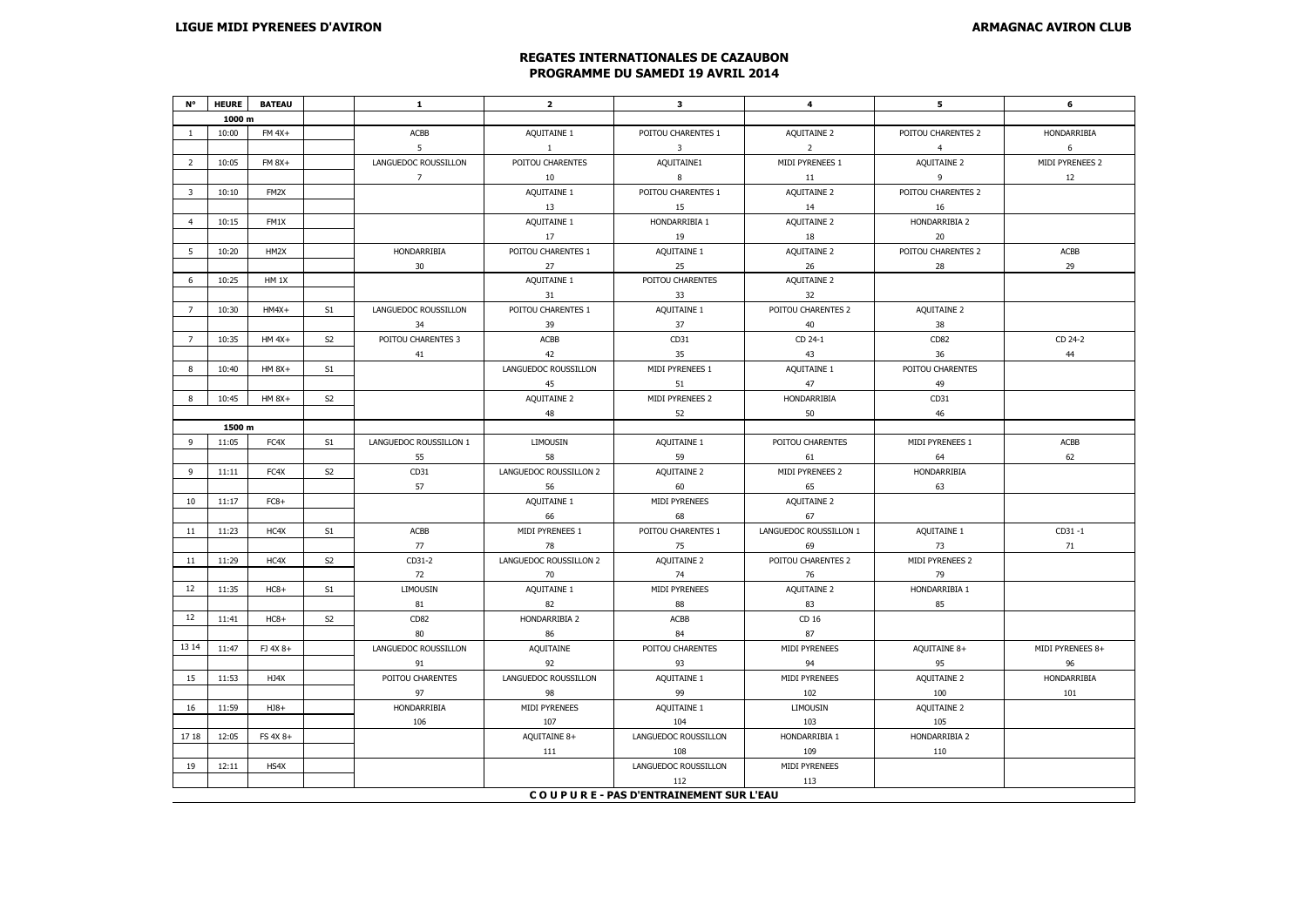| N°                      | <b>HEURE</b> | <b>BATEAU</b> |         | 1                                  | $\overline{2}$              | $\mathbf{3}$                   | 4                           | 5                      | 6                   |
|-------------------------|--------------|---------------|---------|------------------------------------|-----------------------------|--------------------------------|-----------------------------|------------------------|---------------------|
|                         | 1000 m       |               |         |                                    |                             |                                |                             |                        |                     |
| $\mathbf{1}$            | 13:30        | FM2X          | Série 1 | MONTAUBAN UN 1                     | MONTPITOL ACLL              | SOUSTONS AC                    | LIBOS-FUMEL CN              | SAINTE LIVRADE AV      | <b>BAYONNE SN</b>   |
|                         |              |               |         | 120                                | 121                         | 122                            | 123                         | 124                    | 125                 |
| $\mathbf{1}$            | 13:35        | FM2X          | Série 2 | <b>TOULOUSE A</b>                  | MIMIZAN CN 1                | <b>VILLENEUVE AV</b>           | <b>BERGERAC SN 3</b>        | <b>AGEN AV</b>         |                     |
|                         |              |               |         | 126                                | 127                         | 129                            | 130                         | 131                    |                     |
| $\mathbf{1}$            | 13:40        | FM2X          | Série 3 | <b>BOULOGNE BILLANCOURT ACBB 2</b> | <b>BERGERAC SN 2</b>        | <b>BRESSOLS AV</b>             | <b>BORDEAUX EN 1</b>        | TOULOUSE ASL 2         |                     |
|                         |              |               |         | 133                                | 134                         | 135                            | 136                         | 137                    |                     |
| $\mathbf{1}$            | 13:45        | FM2X          | Série 4 | <b>BERGERAC SN 1</b>               | BOULOGNE BILLANCOURT ACBB 1 | COGNAC YRC                     | TOULOUSE ASL 1              | MIMIZAN CN 2           |                     |
|                         |              |               |         | 139                                | 138                         | 140                            | 141                         | 128                    |                     |
| 1                       | 13:50        | FM2X          | Série 5 | SAINTES CA 1                       | LIMOGES CN 2                | <b>CASTILLON RC</b>            | MONTAUBAN UN 2              | HONDARRIBIA 2          |                     |
|                         |              |               |         | 142                                | 143                         | 144                            | 145                         | 150                    |                     |
| $\mathbf{1}$            | 13:55        | FM2X          | Série 6 | <b>BRIVE CSN</b>                   | FENOUILLET/MONTPITOL        | HONDARRIBIA 1                  | <b>BAYONNE AV</b>           | LIMOGES CN 1           |                     |
|                         |              |               |         | 147                                | 148                         | 149                            | 132                         | 146                    |                     |
| $\overline{2}$          | 14:00        | $FM8X+$       | Série   |                                    | LANGUEDOC ROUSSILLON        | ANGOULEME/CHATELLERAULT/COGNAC | <b>BAYONNE AV</b>           | <b>BAYONNE SN</b>      |                     |
|                         |              |               |         |                                    | 154                         | 153                            | 152                         | 151                    |                     |
| 3                       | 14:05        | HM1X          | Série 1 | ALBI AV 2                          | SAINTE LIVRADE AV 2         | <b>GRISOLLES AV 1</b>          | LIBOURNE CN 4               | LIBOS-FUMEL CN         | SAINTE LIVRADE AV 1 |
|                         |              |               |         | 160                                | 161                         | 162                            | 163                         | 164                    | 166                 |
| $\overline{\mathbf{3}}$ | 14:10        | HM1X          | Série 2 | TOULOUSE A 2                       | LIBOURNE CN 3               | AUCH AC 1                      | TOULOUSE A 1                | VILLEMUR AS 2          | LIBOS-FUMEL CN 2    |
|                         |              |               |         | 167                                | 168                         | 169                            | 170                         | 171                    | 193                 |
| $\overline{\mathbf{3}}$ | 14:15        | HM1X          | Série 3 | SAINTE FOY CN 3                    | VILLEMUR AS 1               | SAINTE FOY CN 2                | AGEN AV 2                   | ALBI AV 1              |                     |
|                         |              |               |         | 172                                | 173                         | 174                            | 178                         | 165                    |                     |
| 3                       | 14:20        | HM1X          | Série 4 | LIBOURNE CN 2                      | SAINTE FOY CN 1             | <b>BORDEAUX EN 2</b>           | CAHORS AV 2                 | HONDARRIBIA 2          |                     |
|                         |              |               |         | 175                                | 176                         | 179                            | 180                         | 196                    |                     |
| 3                       | 14:25        | HM1X          | Série 5 | AGEN AV                            | <b>BORDEAUX EN 1</b>        | LIBOURNE CN 1                  | HONDARRIBIA 1               | TOULOUSE ASL 2         |                     |
|                         |              |               |         | 181                                | 182                         | 177                            | 195                         | 183                    |                     |
| 3                       | 14:30        | HM1X          | Série 6 | SANTIAGOTARRAK                     | CAHORS AV 1                 | TOULOUSE ASL 1                 | COGNAC YRC                  | <b>CASTILLON RC</b>    |                     |
|                         |              |               |         | 194                                | 184                         | 185                            | 186                         | 187                    |                     |
| 3                       | 14:35        | HM1X          | Série 7 | MARMANDE AV                        | CASTILLON RC 1              | LIBOS-FUMEL CN 3               | <b>BRIVE CSN</b>            | <b>GRISOLLES AV 2</b>  |                     |
|                         |              |               |         | 188                                | 189                         | 190                            | 191                         | 192                    |                     |
| $\overline{4}$          | 14:40        | $HM4X+$       | Série 1 | <b>BRIVE CSN</b>                   | MOISSAC AC 1                | TOULOUSE A 3                   | <b>LIMOGES CN</b>           | <b>BAYONNE SN 1</b>    | LIBOURNE CN 2       |
|                         |              |               |         | 197                                | 198                         | 199                            | 200                         | 201                    | 202                 |
| $\overline{4}$          | 14:45        | $HM4X+$       | Série 2 | MIMIZAN CN                         | LIBOURNE CN 1               | <b>AGEN AV</b>                 | TOULOUSE ASL 2              | ANGOULEME AC           | <b>BAYONNE AV</b>   |
|                         |              |               |         | 203                                | 204                         | 205                            | 206                         | 207                    | 208                 |
| $\overline{a}$          | 14:50        | $HM4X+$       | Série 3 | <b>VILLENEUVE AV</b>               | TOULOUSE ASL 1              | <b>BAYONNE AV 1</b>            | BOULOGNE BILLANCOURT ACBB 2 | <b>BERGERAC SN 1</b>   | BRESSOLS AV 2       |
|                         |              |               |         | 209                                | 210                         | 211                            | 212                         | 213                    | 214                 |
| $\overline{4}$          | 14:55        | $HM4X+$       | Série 4 | TOULOUSE UC                        | <b>BERGERAC SN 2</b>        | BOULOGNE BILLANCOURT ACBB 1    | BRESSOLS AV 1               | LANGUEDOC ROUSSILLON 3 | COGNAC YRC          |
|                         |              |               |         | 215                                | 216                         | 217                            | 218                         | 235                    | 219                 |
| $\overline{4}$          | 15:00        | $HM4X+$       | Série 5 | SOUSTONS AC 1                      | HONDARRIBIA 2               | LANGUEDOC ROUSSILLON 2         | SAINTES CA 2                | <b>MARMANDE AV</b>     |                     |
|                         |              |               |         | 220                                | 232                         | 234                            | 221                         | 222                    |                     |
| $\overline{4}$          | 15:05        | $HM4X+$       | Série 6 | LANGUEDOC ROUSSILLON 1             | SAINTES CA 1                | MONTAUBAN UN 1                 | TOULOUSE A 1                | <b>BAYONNE SN 2</b>    |                     |
|                         |              |               |         | 233                                | 223                         | 224                            | 225                         | 226                    |                     |
| $\overline{4}$          | 15:10        | $HM4X+$       | Série 7 | <b>BORDEAUX EN 1</b>               | MOISSAC AC 2                | TOULOUSE A 2                   | <b>BAYONNE SN 3</b>         | HONDARRIBIA 1          |                     |
|                         |              |               |         | 227                                | 228                         | 229                            | 230                         | 231                    |                     |
| 6                       | 15:15        | HVA2X         | Série   | ALBI AV                            | <b>BAYONNE AV</b>           | SAINTES CA 1                   | FENOUILLET AB               | LIBOS-FUMEL CN         |                     |
|                         |              | MV2X          |         | 240                                | 241                         | 242                            | 243                         | 244                    |                     |
| 789                     | 15:20        | $HV4+$        | Série   | MARMANDE AV mv2x                   | SAINTES CA mv2x             | TOULOUSE A hv4+                | TOULOUSE UC hv4x            | TOULOUSE A hv4x        |                     |
|                         |              | HV4X          |         | 245                                | 246                         | 247                            | 248                         | 249                    |                     |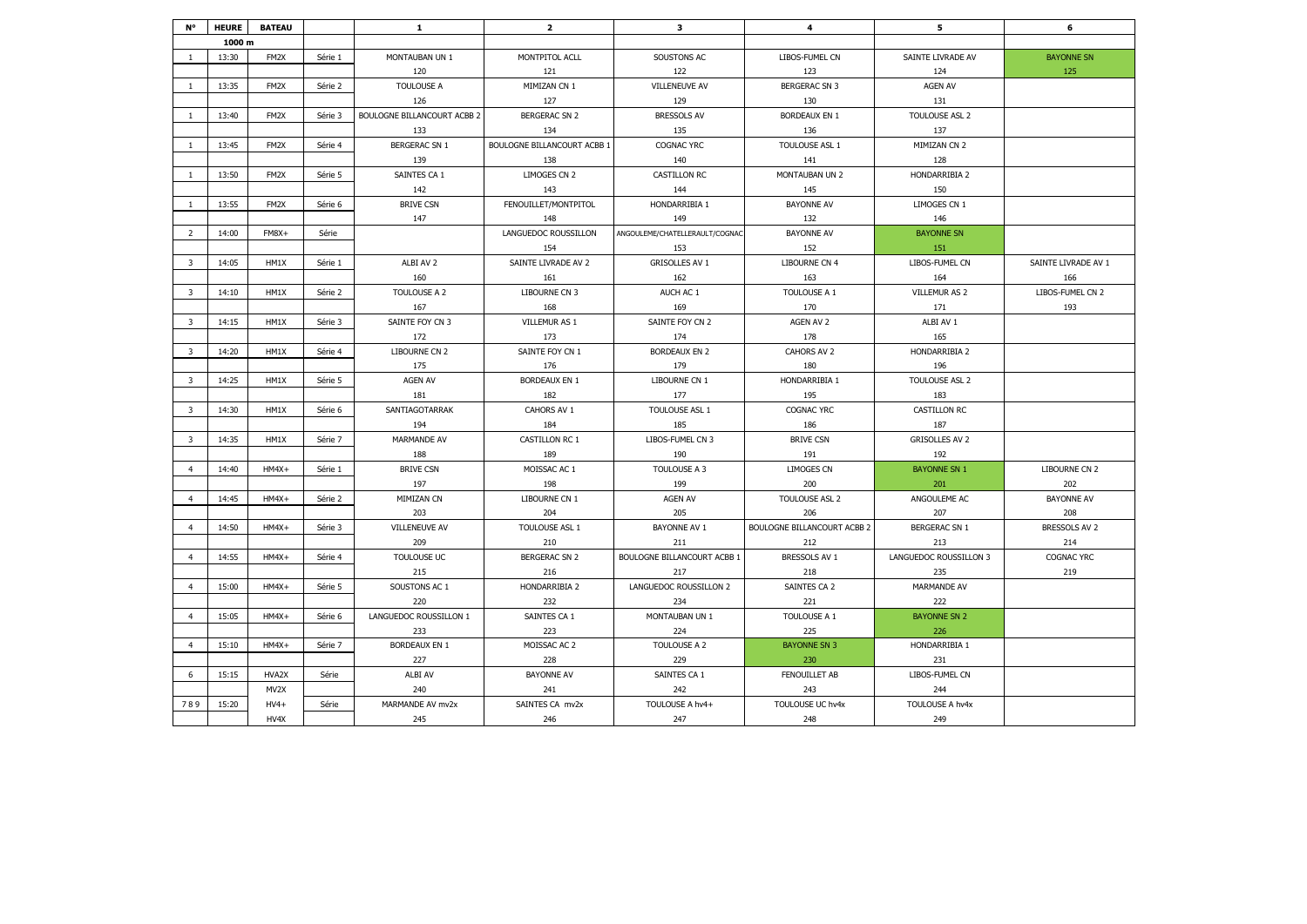| N° | <b>HEURE</b> | <b>BATEAU</b>     |         | $\mathbf 1$          | $\overline{2}$              | 3                           | 4                           | 5                           | 6                    |
|----|--------------|-------------------|---------|----------------------|-----------------------------|-----------------------------|-----------------------------|-----------------------------|----------------------|
|    | 1500 M       |                   |         |                      |                             |                             |                             |                             |                      |
| 10 | 15:35        | FC <sub>2</sub> - | Série   |                      | SOUSTONS AC                 | <b>CASTILLON RC</b>         | LIBOS-FUMEL CN              | <b>TOULOUSE A</b>           |                      |
|    |              |                   |         |                      | 255                         | 256                         | 257                         | 258                         |                      |
| 12 | 15:41        | FC1X              | Série 1 | <b>BORDEAUX EN 1</b> | VILLEMUR AS 2               | VILLEMUR AS 1               | <b>AGEN AV</b>              | <b>LIMOGES CN</b>           | SOUSTONS AC          |
|    |              |                   |         | 284                  | 285                         | 286                         | 287                         | 288                         | 289                  |
| 12 | 15:47        | FC1X              | série 2 | ANGOULEME AC 2       | CASTILLON RC 2              | TOULOUSE ASL 1              | ANGOULEME AC 1              | <b>BERGERAC SN 2</b>        | CASTILLON RC 1       |
|    |              |                   |         | 290                  | 291                         | 292                         | 293                         | 294                         | 295                  |
| 12 | 15:53        | FC1X              | Série 3 | CAHORS AV 1          | HONDARRIBIA 2               | <b>BERGERAC SN 1</b>        | <b>BRESSOLS AV</b>          | SAINTES CA 1                | TOULOUSE A 2         |
|    |              |                   |         | 296                  | 312                         | 297                         | 298                         | 299                         | 300                  |
| 12 | 15:59        | FC1X              | Série 4 | SANTIAGOTARRAK       | SAINTE FOY CN               | TOULOUSE A 1                | <b>BAYONNE SN 3</b>         | HONDARRIBIA 1               | <b>BAYONNE SN 2</b>  |
|    |              |                   |         | 310                  | 301                         | 302                         | 303                         | 311                         | 304                  |
| 12 | 16:05        | FC1X              | Série 5 | <b>GRISOLLES AV</b>  | <b>BAYONNE SN 1</b>         | MOISSAC AC                  | <b>BORDEAUX EN 2</b>        | MONTPITOL ACLL 1            |                      |
|    |              |                   |         | 305                  | 306                         | 307                         | 308                         | 309                         |                      |
| 11 | 16:11        | FC <sub>2</sub> X | Série 1 | MIMIZAN CN           | <b>CASTILLON RC</b>         | AGEN AV 2                   | LIBOURNE CN 3               | <b>AGEN AV</b>              |                      |
|    |              |                   |         | 259                  | 260                         | 261                         | 262                         | 263                         |                      |
| 11 | 16:17        | FC <sub>2</sub> X | Série 2 | LIBOURNE CN 1        | COGNAC YRC 2                | FENOUILLET AB 2             | <b>BAYONNE SN</b>           | BOULOGNE BILLANCOURT ACBB 2 |                      |
|    |              |                   |         | 265                  | 266                         | 268                         | 269                         | 270                         |                      |
| 11 | 16:23        | FC <sub>2</sub> X | Série 3 | TOULOUSE A 2         | FENOUILLET AB 1             | MARMANDE AV                 | BOULOGNE BILLANCOURT ACBB 1 | <b>TOULOUSE A</b>           |                      |
|    |              |                   |         | 271                  | 272                         | 273                         | 274                         | 275                         |                      |
| 11 | 16:29        | FC <sub>2</sub> X | Série 4 | <b>BRIVE CSN</b>     | MONTAUBAN UN 1              | <b>BORDEAUX EN 1</b>        | COGNAC YRC 1                | <b>BAYONNE AV</b>           |                      |
|    |              |                   |         | 276                  | 277                         | 279                         | 267                         | 280                         |                      |
| 11 | 16:35        | FC <sub>2</sub> X | Série 5 | MONTAUBAN UN 2       | HONDARRIBIA                 | <b>GRISOLLES AV 1</b>       | LIBOURNE CN 2               | ALBI AV                     |                      |
|    |              |                   |         | 278                  | 283                         | 281                         | 264                         | 282                         |                      |
| 13 | 16:41        | FC8+ & 4X         | Série   | <b>BAYONNE SN</b>    | <b>BAYONNE AV</b>           | LANGUEDOC ROUSSILLON 4X     | LANGUEDOC ROUSSILLON2 4X    | LANGUEDOC ROUSSILLON3 4X    |                      |
|    |              |                   |         | 313                  | 314                         | 315                         | 316                         | 317                         |                      |
| 15 | 16:47        | HC <sub>2</sub> - | Série 1 | ANGOULEME AC 1       | <b>BERGERAC SN</b>          | SOUSTONS AC 2               | LIMOGES CN                  | SOUSTONS AC 1               | MOISSAC AC 2         |
|    |              |                   |         | 364                  | 365                         | 366                         | 367                         | 368                         | 369                  |
| 15 | 16:53        | HC <sub>2</sub> - | série 2 | <b>CASTILLON RC</b>  | MOISSAC AC 1                | ALBI AV                     | <b>TOULOUSE A</b>           | ANGOULEME AC 2              |                      |
|    |              |                   |         | 370                  | 371                         | 372                         | 373                         | 374                         |                      |
| 14 | 16:59        | HC <sub>2</sub> X | Série 1 | VILLEMUR AS 1        | <b>BRIVE CSN</b>            | AGEN AV                     | LIMOGES CN                  | ANGOULEME AC 2              | <b>GRENADE CN</b>    |
|    |              |                   |         | 320                  | 321                         | 322                         | 323                         | 324                         | 325                  |
| 14 | 17:05        | HC <sub>2</sub> X | Série 2 | <b>BERGERAC SN 3</b> | ANGOULEME AC 1              | MIMIZAN CN                  | <b>BAYONNE AV 3</b>         | CAHORS AV 3                 | <b>BERGERAC SN 2</b> |
|    |              |                   |         | 326                  | 327                         | 328                         | 329                         | 330                         | 331                  |
| 14 | 17:11        | HC <sub>2</sub> X | Série 3 | TOULOUSE ASL 1       | <b>BAYONNE AV 2</b>         | CAHORS AV 2                 | <b>ALMAYRAC SN</b>          | <b>BERGERAC SN 1</b>        | COGNAC YRC 2         |
|    |              |                   |         | 332                  | 333                         | 334                         | 335                         | 336                         | 337                  |
| 14 | 17:17        | HC <sub>2</sub> X | Série 4 | <b>BAYONNE AV 1</b>  | CAHORS AV 1                 | <b>BRESSOLS AV</b>          | COGNAC YRC 1                | SAINTES CA 1                | <b>VILLENEUVE AV</b> |
|    |              |                   |         | 338                  | 339                         | 340                         | 341                         | 342                         | 343                  |
| 14 | 17:23        | HC <sub>2</sub> X | Série 5 | <b>CASTILLON RC</b>  | BOULOGNE BILLANCOURT ACBB 2 | LIBOURNE CN 2               | MARMANDE AV 2               | BOULOGNE BILLANCOURT ACBB 1 |                      |
|    |              |                   |         | 344                  | 345                         | 346                         | 347                         | 348                         |                      |
| 14 | 17:29        | HC <sub>2</sub> X | Série 6 | LIBOURNE CN 1        | MARMANDE AV 1               | HONDARRIBIA 1               | TOULOUSE ASL 2              | <b>GRISOLLES AV 2</b>       |                      |
|    |              |                   |         | 349                  | 350                         | 362                         | 351                         | 352                         |                      |
| 14 | 17:35        | HC <sub>2</sub> X | Série 7 | MOISSAC AC 2         | <b>GRISOLLES AV 1</b>       | ALBI AV 2                   | LA REOLE AS                 | MOISSAC AC 1                |                      |
|    |              |                   |         | 353                  | 354                         | 355                         | 356                         | 357                         |                      |
| 14 | 17:41        | HC <sub>2</sub> X | Série 8 | ALBI AV 1            | <b>TOULOUSE A</b>           | PEYREHORADE CCG             | FENOUILLET/RENNEVILLE       | HONDARRIBIA 2               |                      |
|    |              |                   |         | 358                  | 359                         | 360                         | 361                         | 363                         |                      |
| 16 | 17:47        | HC4-              | Série 1 | <b>BAYONNE AV</b>    | COGNAC YRC                  | BOULOGNE BILLANCOURT ACBB 2 | SAINTES CA 1                | CASTILLON RC                | LIBOURNE CN          |
|    |              |                   |         | 375                  | 376                         | 377                         | 378                         | 380                         | 381                  |
| 16 | 17:53        | HC4-              | Série 2 | LIBOS-FUMEL CN       | TOULOUSE A 2                | <b>BRIVE CSN</b>            | BOULOGNE BILLANCOURT ACBB 1 | MONTAUBAN UN                | TOULOUSE A 1         |
|    |              |                   |         | 382                  | 383                         | 384                         | 379                         | 385                         | 386                  |
| 16 | 17:59        | HC4- & 4x         | Série 3 | ANGOULEME AC         | SAINTE LIVRADE AV           | HONDARRIBIA                 | LANGUEDOC ROUSSILLON1 4X    | LANGUEDOC ROUSSILLON2 4X    |                      |
|    |              |                   |         | 387                  | 388                         | 389                         | 390                         | 391                         |                      |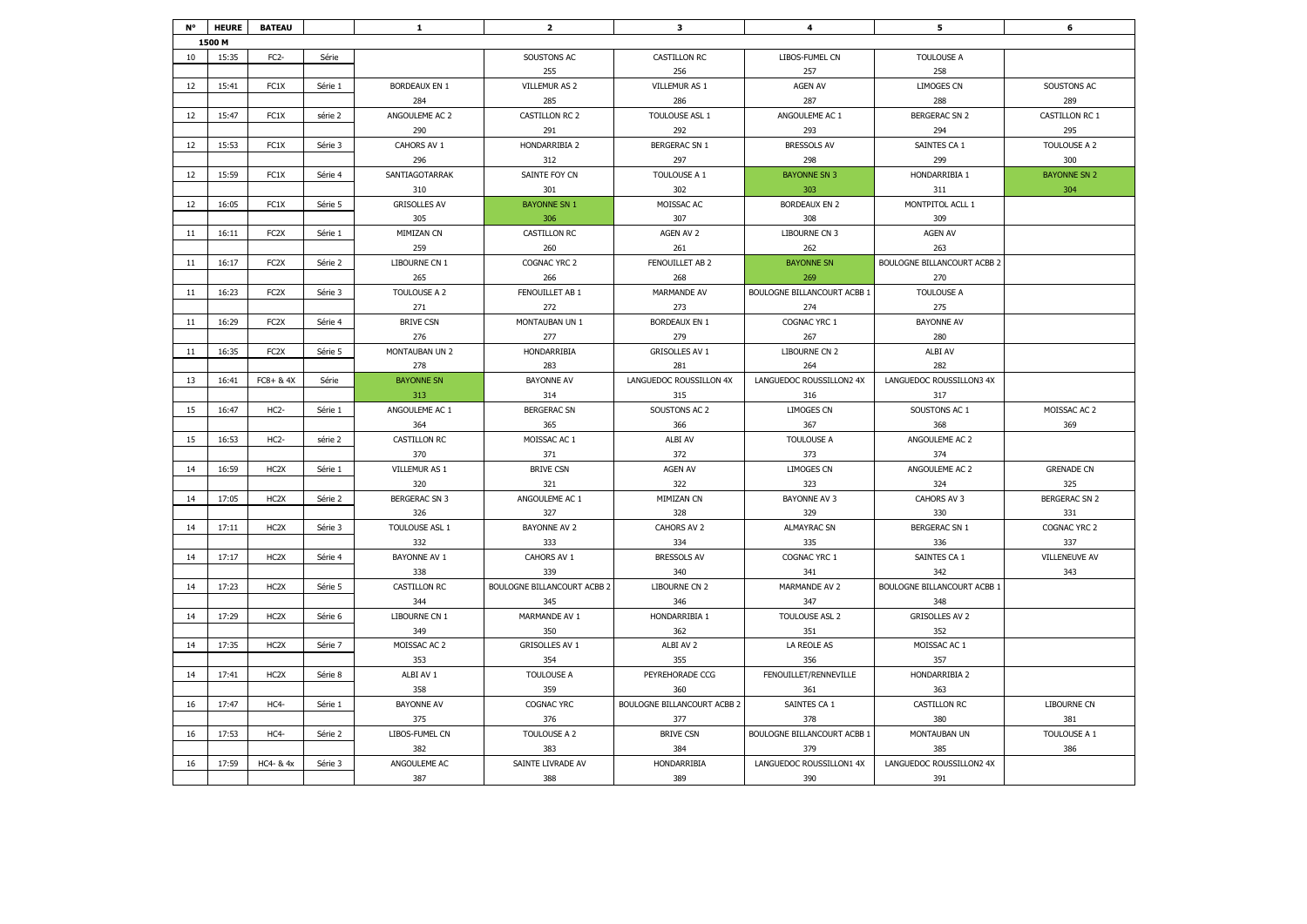| N° | <b>HEURE</b> | <b>BATEAU</b>     |         | $\mathbf{1}$        | $\overline{2}$       | 3                                | $\overline{4}$       | 5                    | 6                    |
|----|--------------|-------------------|---------|---------------------|----------------------|----------------------------------|----------------------|----------------------|----------------------|
|    | 2000 M       |                   |         |                     |                      |                                  |                      |                      |                      |
| 17 | 18:10        | FJ2X              | Série 1 | <b>AGEN AV</b>      | TOULOUSE ASL 1       | <b>BRIVE CSN</b>                 | SAINTES CA 1         | TOULOUSE A 3         |                      |
|    |              |                   |         | 395                 | 396                  | 397                              | 398                  | 399                  |                      |
| 17 | 18:16        | FJ2X              | Série 2 | <b>BRESSOLS AV</b>  | TOULOUSE A 2         | <b>BAYONNE SN</b>                | <b>MARMANDE AV</b>   | MOISSAC AC           |                      |
|    |              |                   |         | 400                 | 401                  | 404                              | 403                  | 405                  |                      |
| 17 | 18:22        | FJ2X              | Série 3 | LIBOURNE CN 3       | LIBOURNE CN 2        | TOULOUSE A 1                     | ANGOULEME AC         | <b>LIMOGES CN</b>    |                      |
|    |              |                   |         | 406                 | 407                  | 402                              | 408                  | 409                  |                      |
| 17 | 18:28        | FS2X              | Série 4 | LIBOURNE CN 1       | VILLEMUR AS 1        | <b>BERGERAC SN</b>               | SOUSTONS/STE FOY     | HONDARRIBIA          |                      |
|    |              |                   |         | 410                 | 411                  | 412                              | 413                  | 414                  |                      |
| 18 | 18:34        | FS <sub>2</sub> X | série 1 | <b>BAYONNE AV 1</b> | <b>BRIVE CSN 2</b>   | <b>BOULOGNE BILLANCOURT ACBB</b> | <b>VILLENEUVE AV</b> | <b>BRIVE CSN 1</b>   | LIBOURNE CN          |
|    |              |                   |         | 415                 | 416                  | 417                              | 418                  | 419                  | 420                  |
| 18 | 18:40        | FS <sub>2</sub> X | série 2 | AGEN AV             | <b>BAYONNE AV 2</b>  | HONDARRIBIA 1                    | HONDARRIBIA 2        | HONDARRIBIA 3        |                      |
|    |              |                   |         | 421                 | 422                  | 423                              | 424                  | 425                  |                      |
| 19 | 18:46        | HJ4X              | Série 1 |                     | SOUSTONS AC          | SAINTES CA 1                     | LIBOURNE CN 1        | TOULOUSE A           |                      |
|    |              |                   |         |                     | 426                  | 427                              | 428                  | 429                  |                      |
| 19 | 18:52        | HJ4X              | Série 2 |                     | <b>BERGERAC SN</b>   | HONDARRIBIA                      | LANGUEDOC ROUSSILLON |                      |                      |
|    |              |                   |         |                     | 430                  | 431                              | 432                  |                      |                      |
| 20 | 18:58        | HS4X              | Série 1 | TOULOUSE ASL 2      | TOULOUSE ASL 1       | MIMIZAN CN                       | <b>COGNAC YRC</b>    | <b>BRIVE CSN</b>     | FENOUILLET AB        |
|    |              |                   |         | 433                 | 434                  | 435                              | 436                  | 437                  | 438                  |
| 20 | 19:04        | HS4X              | série 2 | TOULOUSE UC         | <b>BERGERAC SN</b>   | <b>BRESSOLS AV</b>               | SAINTE LIVRADE AV    | TOULOUSE A           | LANGUEDOC ROUSSILLON |
|    |              |                   |         | 439                 | 440                  | 441                              | 442                  | 443                  | 444                  |
| 21 | 19:10        | $HJ4+$            | série 1 | <b>LIBOURNE CN</b>  | TOULOUSE A 2         | <b>BAYONNE SN 2</b>              | <b>VILLENEUVE AV</b> | <b>BERGERAC SN 2</b> | LIMOGES CN           |
|    |              |                   |         | 445                 | 446                  | 448                              | 450                  | 451                  | 452                  |
| 21 | 19:16        | $HJ4+$            | série 2 | HONDARRIBIA 2       | <b>BERGERAC SN 1</b> | TOULOUSE A 1                     | HONDARRIBIA 1        | <b>BAYONNE SN 1</b>  | <b>GRISOLLES AV</b>  |
|    |              |                   |         | 456                 | 453                  | 447                              | 455                  | 449                  | 454                  |
| 22 | 19:22        | $HS4+$            | série 1 | SAINTES CA 1        | TOULOUSE ASL 1       | <b>LIMOGES CN</b>                | <b>TOULOUSE A</b>    | <b>LIBOURNE CN</b>   | ANGOULEME/MEZIEU     |
|    |              |                   |         | 457                 | 458                  | 459                              | 460                  | 461                  | 462                  |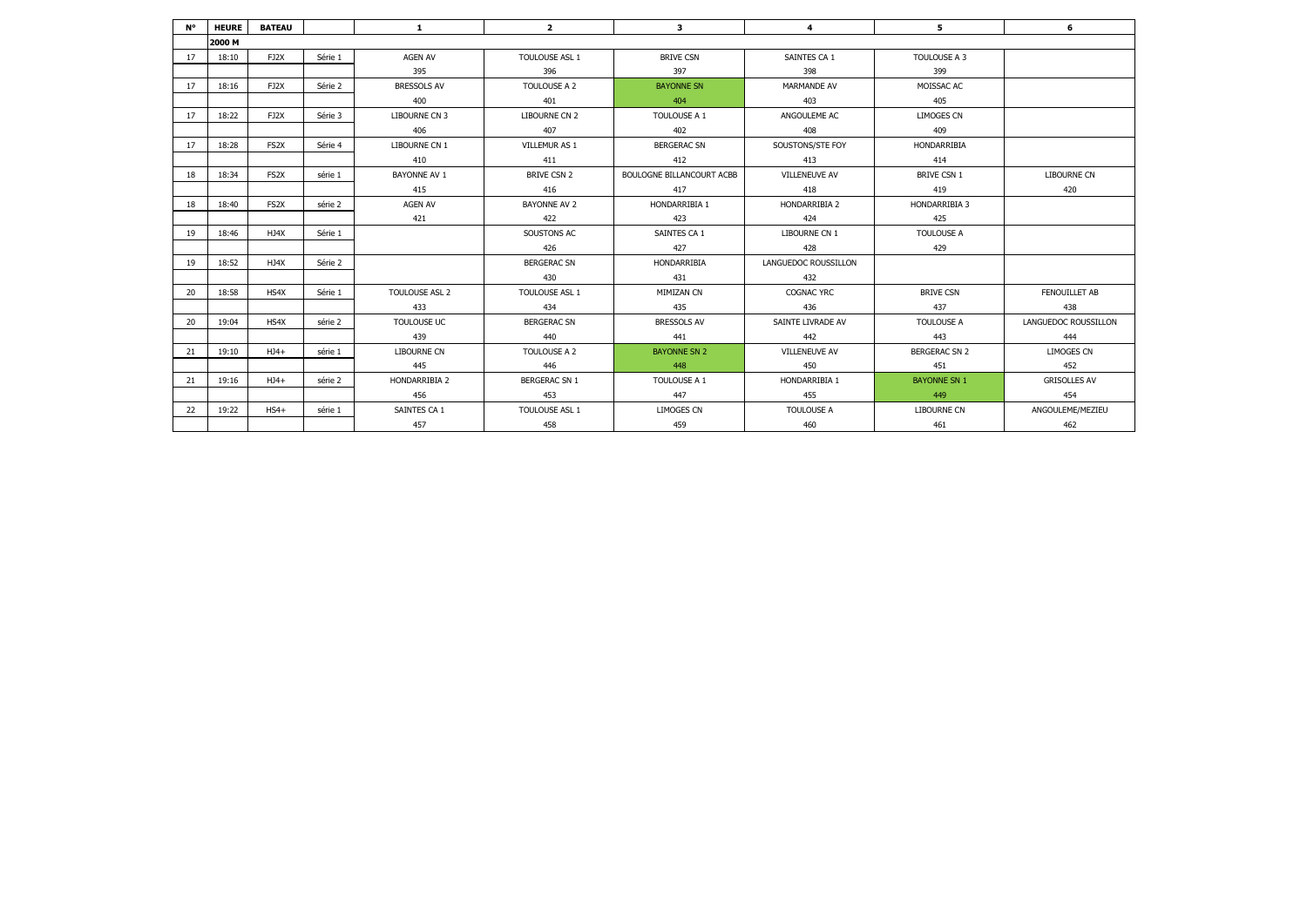| <b>N°</b>               | <b>HEURE</b> | <b>BATEAU</b>     |         | $\mathbf{1}$          | $\overline{2}$        | $\overline{\mathbf{3}}$ | $\overline{a}$            | 5.                    | 6                    |  |  |
|-------------------------|--------------|-------------------|---------|-----------------------|-----------------------|-------------------------|---------------------------|-----------------------|----------------------|--|--|
|                         | 1000 m       |                   |         |                       |                       |                         |                           |                       |                      |  |  |
| -1                      | 08:00        | FM1X              | Série 1 | <b>BAYONNE SN 2</b>   | MONTPITOL ACLL 1      | <b>LIMOGES CN</b>       | <b>BAYONNE SN 1</b>       | AGEN AV 2             | <b>TOULOUSE A</b>    |  |  |
|                         |              |                   |         | 500                   | 501                   | 502                     | 503                       | 504                   | 505                  |  |  |
| $\mathbf{1}$            | 08:05        | FM1X              | Série 2 | MIMIZAN CN 3          | AGEN AV               | SAINTES CA 2            | MIMIZAN CN 2              | CASTILLON RC 2        | FENOUILLET AB        |  |  |
|                         |              |                   |         | 506                   | 507                   | 508                     | 509                       | 510                   | 511                  |  |  |
| $\overline{1}$          | 08:10        | FM1X              | Série 3 | SAINTES CA 1          | VILLENEUVE AV 2       | MIMIZAN CN 1            | CASTILLON RC 1            | TOULOUSE ASL 1        | ANGOULEME AC 2       |  |  |
|                         |              |                   |         | 512                   | 513                   | 514                     | 515                       | 516                   | 517                  |  |  |
| -1                      | 08:15        | FM1X              | Série 4 | VILLENEUVE AV 1       | CHATELLERAULT SN      | ANGOULEME AC 1          | <b>BERGERAC SN 3</b>      | BRESSOLS AV 2         | <b>BERGERAC SN 2</b> |  |  |
|                         |              |                   |         | 518                   | 519                   | 520                     | 521                       | 522                   | 523                  |  |  |
| 1                       | 08:20        | FM1X              | série 5 | BRESSOLS AV 1         | LIBOS-FUMEL CN 2      | <b>BERGERAC SN 1</b>    | SAINTE LIVRADE AV 2       | LIBOS-FUMEL CN 1      | MOISSAC AC           |  |  |
|                         |              |                   |         | 524                   | 525                   | 526                     | 527                       | 528                   | 529                  |  |  |
| -1                      | 08:25        | FM1X              | série 6 | MONTPITOL ACLL 3      | SAINTE LIVRADE AV 1   | MARMANDE AV             | MONTPITOL ACLL 2          | <b>BAYONNE AV</b>     | UR KIROLAK           |  |  |
|                         |              |                   |         | 530                   | 531                   | 532                     | 533                       | 534                   | 535                  |  |  |
| $\overline{2}$          | 08:30        | $FM4X+$           | Série 1 | COGNAC YRC            | TOULOUSE ASL 1        | ANGOULEME AC            | BOULOGNE BILLANCOURT ACBB | <b>BAYONNE SN 1</b>   |                      |  |  |
|                         |              |                   |         | 536                   | 537                   | 538                     | 539                       | 545                   |                      |  |  |
| $\overline{2}$          | 08:35        | $FM4X+$           | Série 2 | MONTAUBAN UN          | BAYONNE AV 2          | <b>BAYONNE SN 2</b>     | <b>BAYONNE AV 1</b>       | <b>BERGERAC SN</b>    |                      |  |  |
|                         |              |                   |         | 541                   | 542                   | 543                     | 544                       | 540                   |                      |  |  |
| $\overline{2}$          | 08:40        | $FM4X+$           | Série 3 | LANGUEDOC ROUSSILLON2 | <b>TOULOUSE A</b>     | LIMOGES/ANGOULEME       | HONDARRIBIA               | LANGUEDOC ROUSSILLON1 |                      |  |  |
|                         |              |                   |         | 550                   | 546                   | 547                     | 548                       | 549                   |                      |  |  |
| 3                       | 08:45        | HM2X              | Série 1 | AGEN AV 2             | LANGUEDOC ROUSSILLON1 | COGNAC YRC 2            | MIMIZAN CN 2              | UR KIROLAK 1          | COGNAC YRC 1         |  |  |
|                         |              |                   |         | 560                   | 603                   | 561                     | 562                       | 601                   | 564                  |  |  |
| $\overline{3}$          | 08:50        | HM2X              | Série 2 | TOULOUSE A            | MIMIZAN CN 1          | HONDARRIBIA 1           | ANGOULEME AC 2            | VILLENEUVE AV 2       | <b>CASTILLON RC</b>  |  |  |
|                         |              |                   |         | 565                   | 566                   | 599                     | 567                       | 568                   | 569                  |  |  |
| 3                       | 08:55        | HM2X              | Série 3 | TOULOUSE ASL 1        | FENOUILLET AB         | ANGOULEME AC 1          | VILLENEUVE AV 1           | LANGUEDOC ROUSSILLON2 | MONTAUBAN UN         |  |  |
|                         |              |                   |         | 570                   | 571                   | 572                     | 573                       | 604                   | 574                  |  |  |
| 3                       | 09:00        | HM2X              | Série 4 | BRESSOLS AV 4         | <b>BERGERAC SN 2</b>  | BRESSOLS AV 3           | BAYONNE AV 2              | SAINTE LIVRADE AV     | <b>BERGERAC SN 1</b> |  |  |
|                         |              |                   |         | 575                   | 576                   | 577                     | 578                       | 579                   | 580                  |  |  |
| $\overline{3}$          | 09:05        | HM2X              | série 5 | BRESSOLS AV 2         | <b>BAYONNE SN 2</b>   | UR KIROLAK 2            | CAHORS AV 1               | ALBI AV               | AGEN AV              |  |  |
|                         |              |                   |         | 581                   | 586                   | 602                     | 583                       | 584                   | 563                  |  |  |
| $\overline{\mathbf{3}}$ | 09:10        | HM <sub>2</sub> X | série 6 | LIBOS-FUMEL CN        | MARMANDE AV 2         | <b>BAYONNE SN 1</b>     | SAINTE FOY CN             | BRESSOLS AV 1         |                      |  |  |
|                         |              |                   |         | 587                   | 588                   | 589                     | 590                       | 582                   |                      |  |  |
| 3                       | 09:15        | HM <sub>2</sub> X | série 7 | HONDARRIBIA 2         | MONTAUBAN UN 2        | LIMOGES CN 2            | VILLEMUR AS 1             | MARMANDE AV 1         |                      |  |  |
|                         |              |                   |         | 600                   | 591                   | 592                     | 593                       | 594                   |                      |  |  |
| $\overline{\mathbf{3}}$ | 09:20        | HM2X              | série 8 | COGNAC YRC 3          | LIMOGES CN 1          | <b>GRISOLLES AV 1</b>   | LIBOS/STE FOY             | BAYONNE AV 1          |                      |  |  |
|                         |              |                   |         | 595                   | 596                   | 597                     | 598                       | 585                   |                      |  |  |
| $\overline{a}$          | 09:25        | $HM8X+$           | série 1 | TOULOUSE A 1          | <b>TOULOUSE ASL</b>   | <b>BAYONNE AV</b>       | BOULOGNE BILLANCOURT ACBB | MONTPITOL ACLL 1      |                      |  |  |
|                         |              |                   |         | 605                   | 606                   | 607                     | 608                       | 309                   |                      |  |  |
| $\overline{4}$          | 09:30        | $HM8X+$           | série 2 | <b>BAYONNE SN</b>     | SAINTES CA 1          | MOISSAC AC              | TOULOUSE A 2              | LANGUEDOC ROUSSILLON  |                      |  |  |
|                         |              |                   |         | 610                   | 611                   | 612                     | 613                       | 614                   |                      |  |  |

| <b>BIO</b><br>. . | <b>HEURE</b>                                             | <b>BATEAU</b> |  |  |  |  |  |  |  |  |  |
|-------------------|----------------------------------------------------------|---------------|--|--|--|--|--|--|--|--|--|
|                   | <b>CONNOTE 20 AVRIL 2014</b><br><b>PROGN</b><br>- DU DIN |               |  |  |  |  |  |  |  |  |  |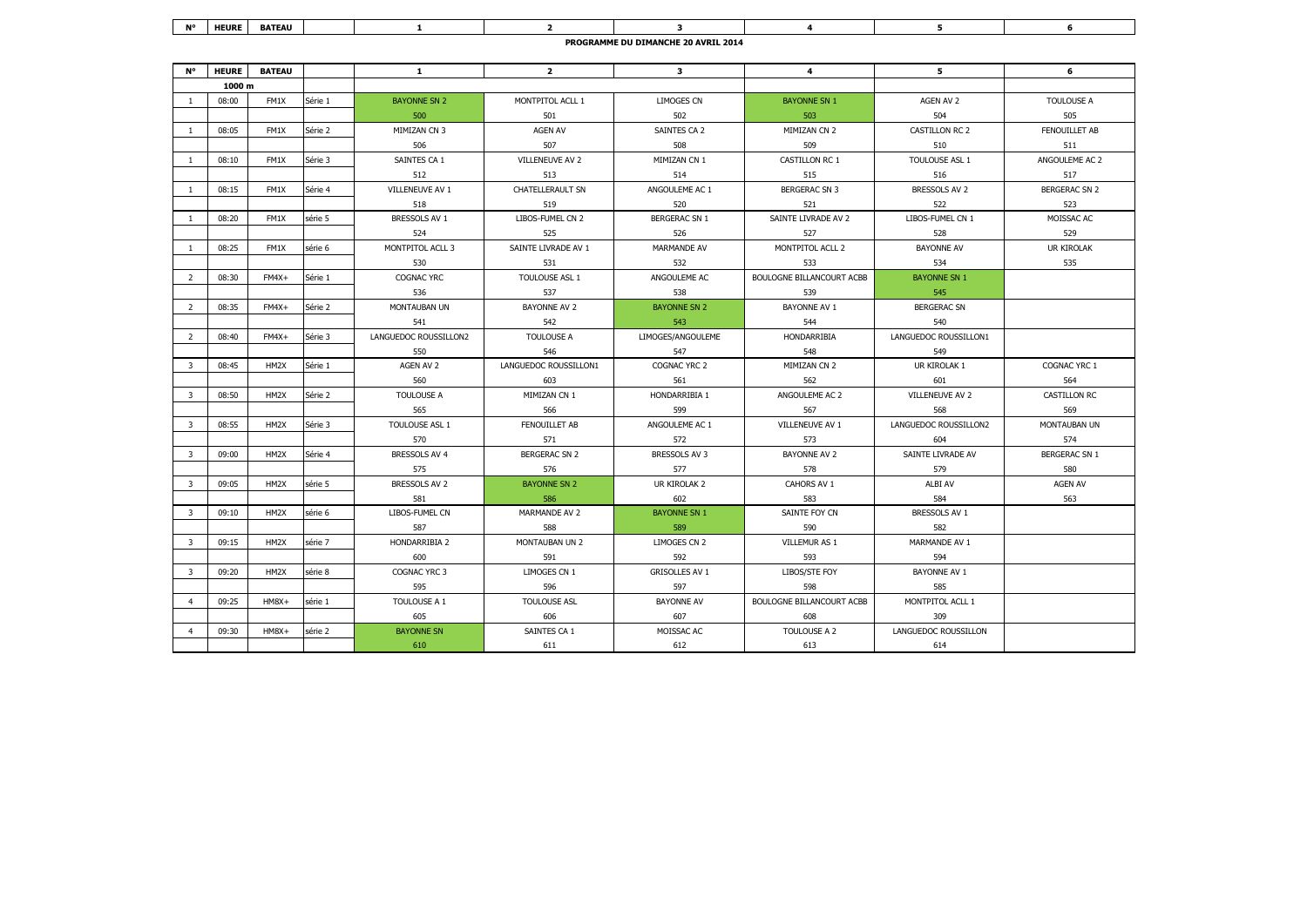| N°             | <b>HEURE</b> | <b>BATEAU</b>     |         | $\mathbf{1}$              | $\overline{2}$        | 3                   | $\overline{4}$                     | 5                         | 6                                  |
|----------------|--------------|-------------------|---------|---------------------------|-----------------------|---------------------|------------------------------------|---------------------------|------------------------------------|
|                | 1500 m       |                   |         |                           |                       |                     |                                    |                           |                                    |
| 5              | 09:45        | FC <sub>2</sub> X | Série 1 | VILLEMUR AS 1             | UR KIROLAK            | ANGOULEME AC        | CASTILLON RC                       | SAINT JEAN DE LUZ UY      | CAHORS/GRISOLLES                   |
|                |              |                   |         | 620                       | 638                   | 621                 | 622                                | 623                       | 619                                |
| 5              | 09:51        | FC <sub>2</sub> X | Série 2 | <b>BRESSOLS AV</b>        | <b>BERGERAC SN</b>    | HONDARRIBIA 2       | ALBI AV                            | LIBOS-FUMEL CN            |                                    |
|                |              |                   |         | 624                       | 625                   | 637                 | 626                                | 627                       |                                    |
| 5              | 09:57        | FC <sub>2</sub> X | Série 3 | SOUSTONS AC 1             | <b>BAYONNE AV</b>     | SAINTE LIVRADE AV   | MONTPITOL ACLL                     | <b>GRISOLLES AV</b>       |                                    |
|                |              |                   |         | 628                       | 629                   | 630                 | 631                                | 632                       |                                    |
| 5              | 10:03        | FC <sub>2</sub> X | Série 4 | TOULOUSE A                | MIMIZAN CN            | SOUSTONS/STE FOY    | HONDARRIBIA 1                      | SAINTES/LIMOGES           |                                    |
|                |              |                   |         | 633                       | 634                   | 635                 | 636                                | 639                       |                                    |
| 6              | 10:09        | $FC4+$            | Série 1 | CASTILLON RC              | <b>BAYONNE SN 2</b>   | MONTAUBAN UN        | <b>BAYONNE SN 1</b>                | <b>BAYONNE AV</b>         | <b>TOULOUSE A</b>                  |
|                |              |                   |         | 640                       | 642                   | 644                 | 643                                | 645                       | 646                                |
| 6&7            | 10:15        | FC4+ FC4X         | Série 1 | BAYONNE SN 34+            | FENOUILLET AB         | <b>BAYONNE SN</b>   | LANGUEDOC ROUSSILLON2              | BOULOGNE BILLANCOURT ACBB | <b>BAYONNE AV</b>                  |
|                |              |                   |         | 641                       | 647                   | 648                 | 656                                | 649                       | 650                                |
| $\overline{7}$ | 10:21        | FC4X              | Série 2 | PEYREHORADE CCG           | COGNAC YRC            | AGEN AV             | UR KIROLAK                         | LANGUEDOC ROUSSILLON1     |                                    |
|                |              |                   |         | 651                       | 652                   | 653                 | 654                                | 655                       |                                    |
| 8              | 10:27        | HC1X              | Série 1 | TOULOUSE ASL 2            | LA REOLE AS 2         | FENOUILLET AB       | <b>BRESSOLS AV</b>                 | LA REOLE AS 1             | <b>GRENADE CN</b>                  |
|                |              |                   |         | 661                       | 663                   | 664                 | 665                                | 666                       | 667                                |
| 8              | 10:33        | HC1X              | Série 2 | <b>BAYONNE SN</b>         | SAINT JEAN DE LUZ UY  | TOULOUSE ASL 1      | <b>BOULOGNE BILLANCOURT ACBB 2</b> | ALBI AV                   | <b>BOULOGNE BILLANCOURT ACBB 1</b> |
|                |              |                   |         | 668                       | 669                   | 662                 | 670                                | 671                       | 672                                |
| 8              | 10:39        | HC1X              | Série 3 | CAHORS AV 2               | LIBOS-FUMEL CN        | PEYREHORADE CCG 2   | MARMANDE AV                        | PEYREHORADE CCG 1         | SOUSTONS AC                        |
|                |              |                   |         | 673                       | 675                   | 676                 | 677                                | 678                       | 679                                |
| 8              | 10:45        | HC1X              | série 4 | <b>BORDEAUX EN 2</b>      | CAHORS AV 1           | <b>GRISOLLES AV</b> | <b>BORDEAUX EN 1</b>               | AGEN AV                   | VILLEMUR AS 2                      |
|                |              |                   |         | 680                       | 674                   | 681                 | 682                                | 683                       | 684                                |
| 8              | 10:51        | HC1X              | Série 5 | MIMIZAN CN                | VILLEMUR AS 1         | HONDARRIBIA         | SANTIAGOTARRAK                     | UR KIROLAK                |                                    |
|                |              |                   |         | 685                       | 686                   | 687                 | 688                                | 689                       |                                    |
| 9              | 10:57        | $HC4+$            | Série 1 | <b>BAYONNE SN 2</b>       | LIBOS-FUMEL CN        | <b>BAYONNE SN 1</b> | MONTAUBAN UN                       | SAINTES CA 1              |                                    |
|                |              |                   |         | 690                       | 692                   | 691                 | 693                                | 694                       |                                    |
| 9              | 11:03        | $HC.4+$           | Série 2 | SOUSTONS AC               | <b>BAYONNE AV 2</b>   | SAINTE LIVRADE AV   | TOULOUSE A 2                       | MOISSAC AC                |                                    |
|                |              |                   |         | 695                       | 696                   | 698                 | 699                                | 700                       |                                    |
| 9              | 11:09        | $HC4+$            | Série 3 | TOULOUSE A                | <b>BORDEAUX EN 1</b>  | <b>BAYONNE AV 1</b> | <b>CASTILLON RC</b>                |                           |                                    |
|                |              |                   |         | 701                       | 702                   | 697                 | 703                                |                           |                                    |
| 10             | 11:15        | HC4X              | Série 1 | <b>CASTILLON RC</b>       | ANGOULEME AC 1        | <b>GRENADE CN</b>   | <b>BRIVE CSN</b>                   | <b>BERGERAC SN 2</b>      | SAINT JEAN DE LUZ UY               |
|                |              |                   |         | 704                       | 705                   | 706                 | 707                                | 708                       | 709                                |
| 10             | 11:21        | HC4X              | Série 2 | <b>BERGERAC SN 1</b>      | CAHORS AV 1           | ALBI AV             | <b>BAYONNE AV</b>                  | TOULOUSE A                | MOISSAC AC                         |
|                |              |                   |         | 710                       | 711                   | 712                 | 713                                | 714                       | 715                                |
| 10             | 11:27        | HC4X              | série 3 | MARMANDE AV               | LANGUEDOC ROUSSILLON1 | LIMOGES CN          | <b>GRISOLLES AV</b>                | ALBI AV 2                 | ANGOULEME AC 2                     |
|                |              |                   |         | 716                       | 724                   | 717                 | 718                                | 719                       | 720                                |
| 10             | 11:33        | HC4X              | série 4 | ANGOULEME AC 3            | VILLENEUVE AV         | UR KIROLAK          | LANGUEDOC ROUSSILLON2              | LANGUEDOC ROUSSILLON3     |                                    |
|                |              |                   |         | 721                       | 722                   | 723                 | 725                                | 726                       |                                    |
| 11             | 11:39        | $HC8+$            | série 1 | BOULOGNE BILLANCOURT ACBB | <b>BORDEAUX EN 1</b>  | COGNAC YRC          | HONDARRIBIA 1                      | <b>HONDARRIBIA 2</b>      |                                    |
|                |              |                   |         | 727                       | 728                   | 729                 | 730                                | 731                       |                                    |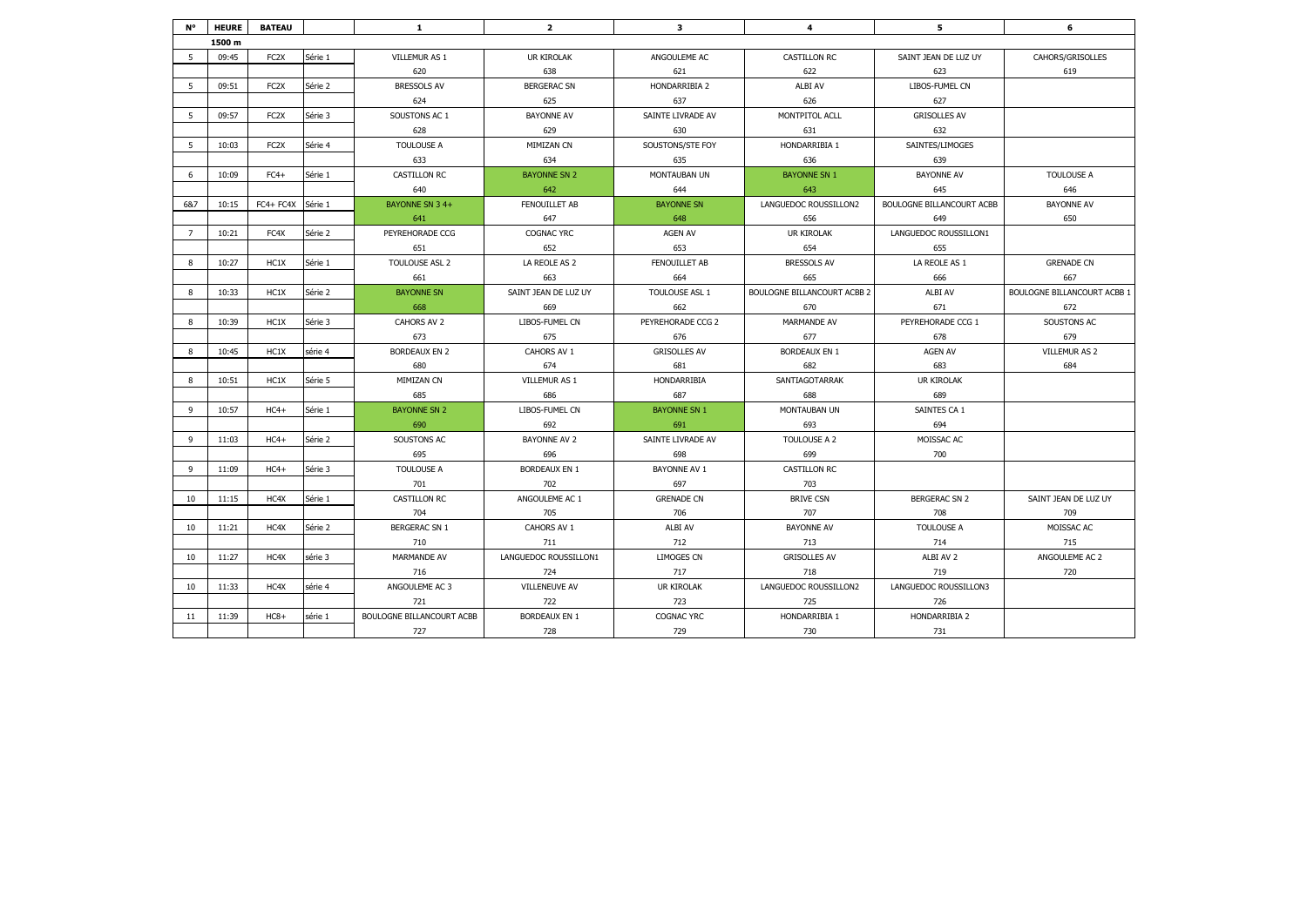| N°    | <b>HEURE</b> | <b>BATEAU</b>     |         | $\mathbf{1}$         | $\overline{2}$          | $\mathbf{3}$                           | 4                    | 5                       | 6                    |
|-------|--------------|-------------------|---------|----------------------|-------------------------|----------------------------------------|----------------------|-------------------------|----------------------|
|       | 2000 M       |                   |         |                      |                         |                                        |                      |                         |                      |
| 12&13 | 11:50        | FJ FS 4-          | Série   |                      | TOULOUSE A FJ           | BAYONNE AV 2 FS                        | <b>BAYONNE AV FS</b> | <b>HONDARRIBIA FS</b>   |                      |
|       |              |                   |         |                      | 740                     | 741                                    | 742                  | 743                     |                      |
| 14    | 11:56        | FJ4X              | Série   |                      | BRESSOLS AV FJ          | MARMANDE AV FJ                         | ANGOULEME/SAINTES FJ | LANGUEDOC ROUSSILLON FJ |                      |
|       |              |                   |         |                      | 744                     | 745                                    | 746                  | 747                     |                      |
| 15    | 12:02        | FS4X              | Série 1 |                      | <b>AGEN AV</b>          | <b>BERGERAC SN</b>                     | LANGUEDOC ROUSSILLON | <b>BORDEAUX EN 1</b>    |                      |
|       |              |                   |         |                      | 748                     | 749                                    | 756                  | 750                     |                      |
| 15    | 12:08        | FS4X              | Série 2 |                      | SANTIAGOTARRAK          | <b>BAYONNE AV</b>                      | LIMOGES J/S          | HONDARRIBIA             |                      |
|       |              |                   |         |                      | 751                     | 752                                    | 753                  | 754                     |                      |
| 16    | 12:14        | HJ2X              | Série 1 | <b>BERGERAC SN 1</b> | <b>BAYONNE AV</b>       | SANTIAGOTARRAK 1                       | SAINT JEAN DE LUZ UY | HONDARRIBIA 1           | <b>VILLENEUVE AV</b> |
|       |              |                   |         | 757                  | 758                     | 773                                    | 759                  | 775                     | 760                  |
| 16    | 12:20        | HJ2X              | Série 2 | CAHORS AV 1          | SAINTES CA 2            | SOUSTONS AC 2                          | MARMANDE AV          | SAINTES CA 1            |                      |
|       |              |                   |         | 761                  | 762                     | 763                                    | 764                  | 765                     |                      |
| 16    | 12:26        | HJ2X              | Série 3 | SOUSTONS AC 1        | LIMOGES CN 2            | SAINTE LIVRADE AV                      | LIMOGES CN 1         | MIMIZAN CN              |                      |
|       |              |                   |         | 766                  | 767                     | 768                                    | 769                  | 770                     |                      |
| 16    | 12:32        | HJ2X              | série 4 | <b>BERGERAC SN 2</b> | <b>TOULOUSE ASL</b>     | SANTIAGOTARRAK 2                       | HONDARRIBIA 2        | VILLEMUR H/F            |                      |
|       |              |                   |         | 771                  | 772                     | 774                                    | 776                  | 777                     |                      |
| 17    | 12:38        | HS <sub>2</sub> X | série 1 | <b>FENOUILLET AB</b> | <b>GRENADE CN</b>       | <b>BRIVE CSN</b>                       | <b>TOULOUSE ASL</b>  | <b>BAYONNE AV</b>       |                      |
|       |              |                   |         | 780                  | 781                     | 782                                    | 783                  | 784                     |                      |
| 17    | 12:44        | HS <sub>2</sub> X | série 2 | TOULOUSE A 2         | SANTIAGOTARRAK 1        | PEYREHORADE CCG                        | SAINTE LIVRADE AV    | MIMIZAN CN 2            |                      |
|       |              |                   |         | 786                  | 793                     | 788                                    | 789                  | 790                     |                      |
| 17    | 12:50        | HS2X              | série 3 | TOULOUSE A 1         | MIMIZAN CN 1            | <b>BORDEAUX EN 1</b>                   | ANGOULEME/MEZIEU     | SANTIAGOTARRAK 2        |                      |
|       |              |                   |         | 787                  | 791                     | 792                                    | 795                  | 794                     |                      |
| 17    | 12:56        | HS2X              | série 4 |                      | ANGOULEME/CHATELLERAULT | <b>BEAUCAIRE</b>                       | PERPIGNAN            | SOUSTONS AC             |                      |
|       |              |                   |         |                      | 796                     | 799                                    | 800                  | 785                     |                      |
| 18    | 13:02        | HJ4-              | série   | <b>VILLENEUVE AV</b> | <b>GRISOLLES AV</b>     | <b>TOULOUSE A</b>                      | <b>BRESSOLS AV</b>   | <b>BRIVE CSN</b>        | BAYONNE AV 2 HS      |
|       |              |                   |         | 801                  | 802                     | 803                                    | 804                  | 805                     | 806                  |
| 19    | 13:08        | $HS4-$            | série   | BAYONNE AV 1         | <b>BORDEAUX EN 1</b>    | <b>LIMOGES CN</b>                      | <b>COGNAC YRC</b>    | <b>BERGERAC SN</b>      | <b>BRESSOLS AV</b>   |
|       |              |                   |         | 807                  | 808                     | 809                                    | 810                  | 811                     | 812                  |
| 20    | 13:14        | $HJ8+$            | série   | <b>BAYONNE AV</b>    | <b>TOULOUSE A</b>       | <b>BORDEAUX EN 1</b>                   | <b>BERGERAC SN</b>   | <b>BAYONNE SN</b>       |                      |
|       |              |                   |         | 813                  | 814                     | 815                                    | 816                  | 817                     |                      |
| 20&21 | 13:20        | $H$ J/S8+         | série   |                      | HONDARRIBIA HJ          | UR KIROLAK HJ                          | BORDEAUX EN 2 HS     | SAINTES CA 1 HS         |                      |
|       |              |                   |         |                      | 818                     | 819                                    | 820                  | 822                     |                      |
| 21    | 13:26        | $HS8+$            | série   | <b>BORDEAUX EN 1</b> | <b>TOULOUSE ASL</b>     | <b>BERGERAC SN</b>                     | <b>BAYONNE AV</b>    | SANTIAGOTARRAK          |                      |
|       |              |                   |         | 821                  | 823                     | 824                                    | 825                  | 826                     |                      |
|       |              |                   |         |                      |                         | COUPURE - PAS D'ENTRAINEMENT SUR L'EAU |                      |                         |                      |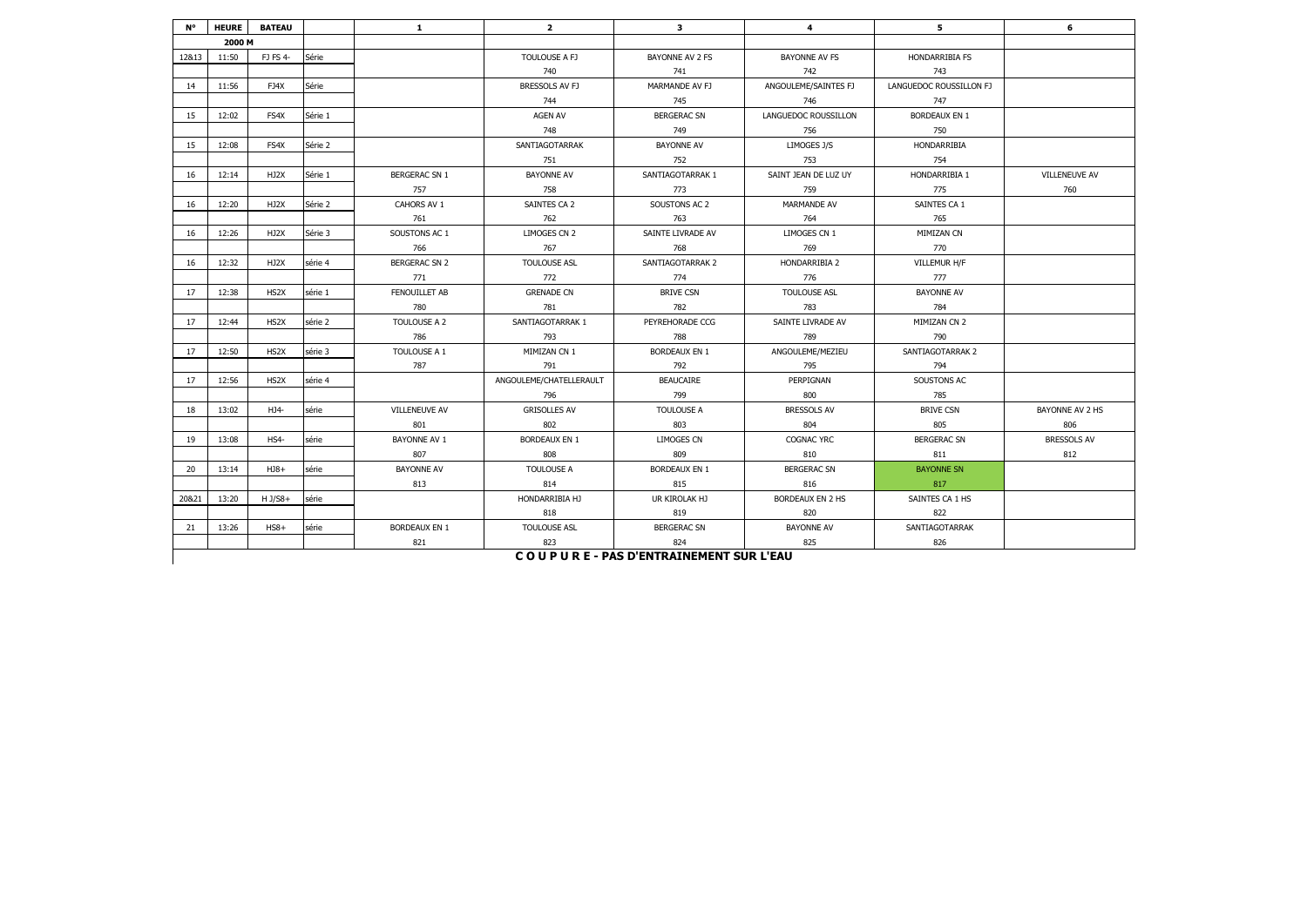| $\mathsf{N}^\mathsf{o}$ |        | HEURE BATEAU      |          | $\mathbf{1}$ | $\overline{\mathbf{2}}$ | $\overline{\mathbf{3}}$ | $\overline{\mathbf{4}}$ | 5 <sub>5</sub> | 6 |
|-------------------------|--------|-------------------|----------|--------------|-------------------------|-------------------------|-------------------------|----------------|---|
|                         | 1000 m |                   |          |              |                         |                         |                         |                |   |
| 22                      | 14:30  | HSHTA1X           |          |              |                         | BRESSOLS AV             |                         |                |   |
|                         |        |                   |          |              |                         | 840                     |                         |                |   |
| $\mathbf{1}$            | 14:40  | FM1X              | Finale C |              |                         |                         |                         |                |   |
|                         |        |                   |          |              |                         |                         |                         |                |   |
| $\mathbf{1}$            | 14:45  | FM1X              | Finale B |              |                         |                         |                         |                |   |
|                         |        |                   |          |              |                         |                         |                         |                |   |
| $\mathbf{1}$            | 14:50  | FM1X              | Finale A |              |                         |                         |                         |                |   |
|                         |        |                   |          |              |                         |                         |                         |                |   |
| $\overline{2}$          | 14:55  | FM4X+             | Finale B |              |                         |                         |                         |                |   |
|                         |        |                   |          |              |                         |                         |                         |                |   |
| $\overline{2}$          | 15:00  | FM4X+             | Finale A |              |                         |                         |                         |                |   |
|                         |        |                   |          |              |                         |                         |                         |                |   |
| $\overline{\mathbf{3}}$ | 15:05  | HM2X              | Finale C |              |                         |                         |                         |                |   |
|                         |        |                   |          |              |                         |                         |                         |                |   |
| $\overline{\mathbf{3}}$ | 15:10  | HM2X              | Finale B |              |                         |                         |                         |                |   |
|                         |        |                   |          |              |                         |                         |                         |                |   |
| $\overline{\mathbf{3}}$ | 15:15  | HM2X              | Finale A |              |                         |                         |                         |                |   |
|                         |        |                   |          |              |                         |                         |                         |                |   |
| $\overline{4}$          | 15:25  | HM8X+             | Finale A |              |                         |                         |                         |                |   |
|                         |        |                   |          |              |                         |                         |                         |                |   |
|                         | 1500 m |                   |          |              |                         |                         |                         |                |   |
| $5\overline{5}$         | 15:35  | FC2X              | Finale B |              |                         |                         |                         |                |   |
|                         |        |                   |          |              |                         |                         |                         |                |   |
| $5\overline{5}$         | 15:41  | FC <sub>2</sub> X | Finale A |              |                         |                         |                         |                |   |
|                         |        |                   |          |              |                         |                         |                         |                |   |
| 6                       | 15:47  | $FC4+$            | Finale A |              |                         |                         |                         |                |   |
|                         |        |                   |          |              |                         |                         |                         |                |   |
| $7\overline{ }$         | 15:53  | FC4X              | Finale A |              |                         |                         |                         |                |   |
|                         |        |                   |          |              |                         |                         |                         |                |   |
| 8                       | 15:59  | HC1X              | Finale B |              |                         |                         |                         |                |   |
| 8                       |        |                   |          |              |                         |                         |                         |                |   |
|                         | 16:05  | HC1X              | Finale A |              |                         |                         |                         |                |   |
| 9                       | 16:11  | $HC4+$            | Finale A |              |                         |                         |                         |                |   |
|                         |        |                   |          |              |                         |                         |                         |                |   |
| 10                      | 16:17  | HC4X              | Finale C |              |                         |                         |                         |                |   |
|                         |        |                   |          |              |                         |                         |                         |                |   |
| 10                      | 16:23  | HC4X              | Finale B |              |                         |                         |                         |                |   |
|                         |        |                   |          |              |                         |                         |                         |                |   |
| 10                      | 16:29  | HC4X              | Finale A |              |                         |                         |                         |                |   |
|                         |        |                   |          |              |                         |                         |                         |                |   |
| 11                      | 16:35  | $HC8+$            | Finale A |              |                         |                         |                         |                |   |
|                         |        |                   |          |              |                         |                         |                         |                |   |